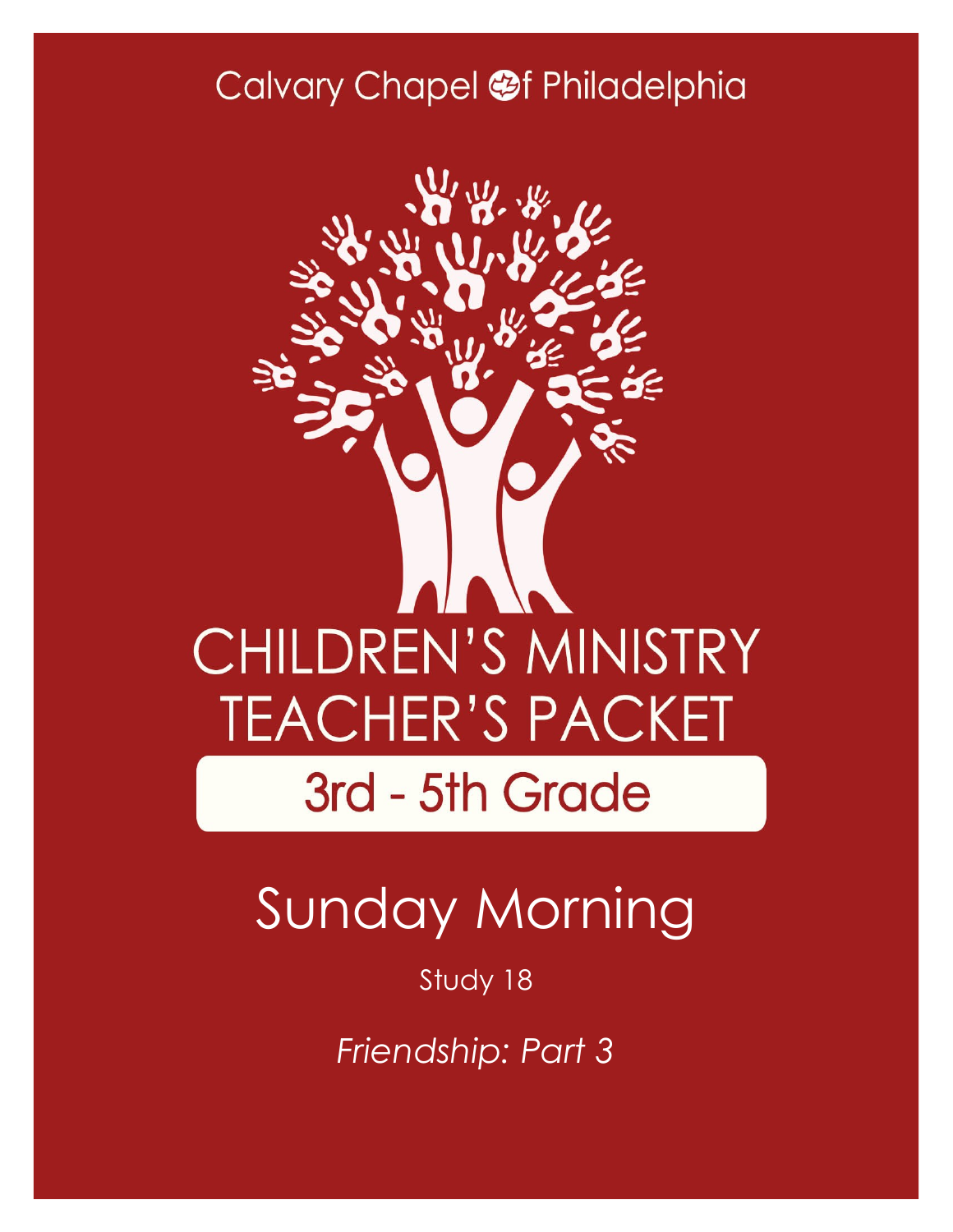## Friendship (Part 3)

The Objective is the key concept for this week's lesson. It should be the main focus of the study.

These are the key verses that you will find helpful in teaching your study this week. The "Main passage" is the basis of the study, where the other verse support the objective of the lesson.

There is a memory verse for the students that relates to every study. If a student can memorize the verse for the following week you may give them a prize from the "reward box" found on your cart.

An introductory activity or question that will settle the class, draw their attention to the study and prepare their hearts for God's Word.

**Objective To learn how God instructs us to walk in wisdom toward our neighbors. We will also look at the story of the Good Samaritan to answer the question, "Who is my neighbor?"**

**Key Verses** Proverbs 3:27-30 Proverbs 11:12 Proverbs 25:19 Proverbs 27:10

Matthew 7:12 Luke 10:25-37

### **Memory Verse** - Matthew 7:12

"Therefore, whatever you want men to do to you, do also to them, for this is the Law and the Prophets."

### **Hook**

Review last week's memory verse, Proverbs 13:20.

Ask the students what they know about their neighbors (their names, pets, kids, etc.) Ask the students what makes someone your neighbor (is it someone who lives in the house next to you, someone on the same street, etc.) Lastly, ask how you are supposed to treat your neighbors.

Today we will learn the answers to the questions, "Who are my neighbors?" and, "How should I treat them?"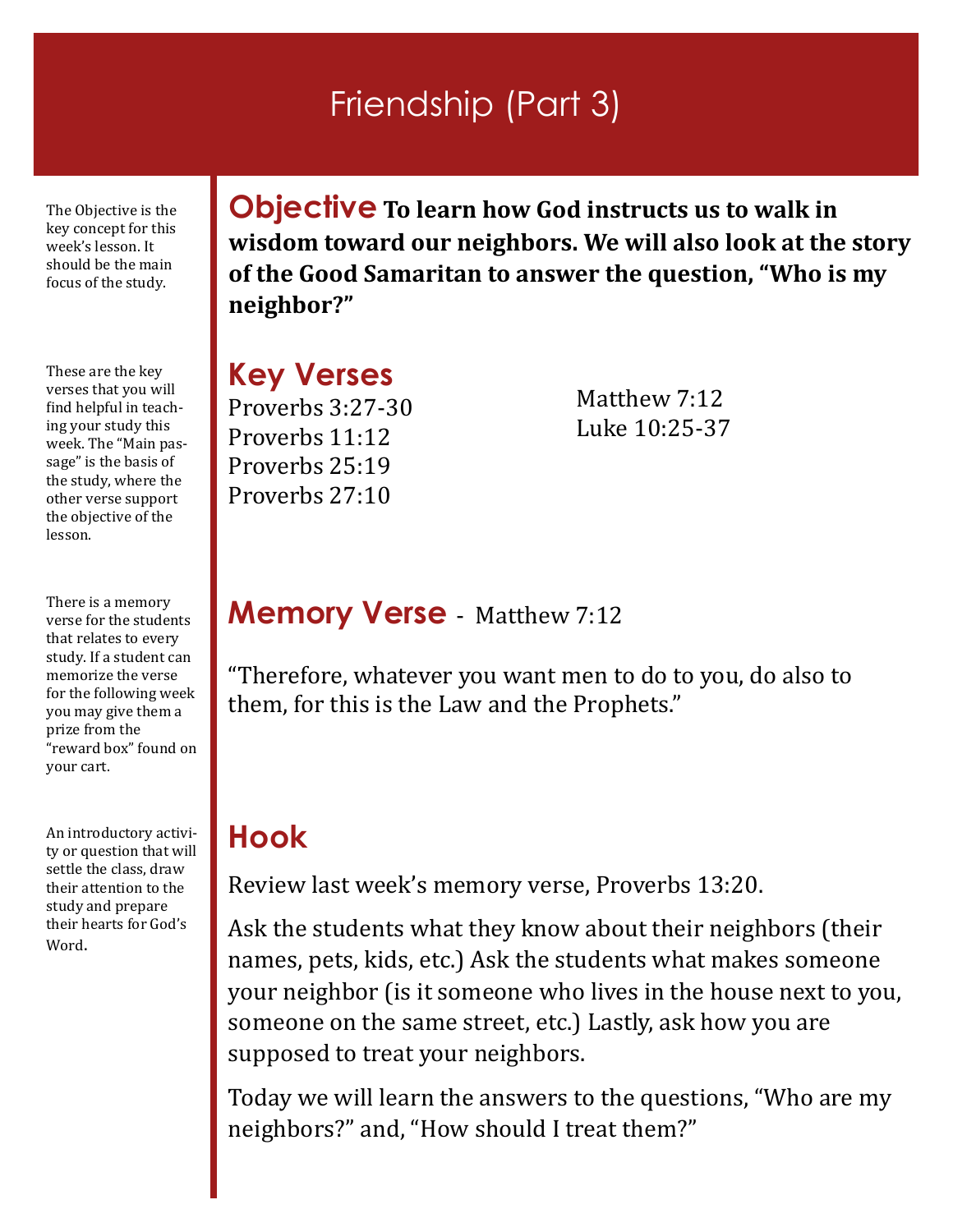What does the Bible say? This is where we will read a passage or series of passages that teach on the subject of the day.

The interpretation/ exegesis of the passage. What does this passage mean? How does this passage apply to my life?

# BOOK

Proverbs translates the same word as both "neighbor" and "friend." That being said, how we treat our neighbors and how we treat our friends should be essentially the same. Proverbs 3 instructs us not to withhold doing good when it's in our power to do it (3:27), and not to delay acts of kindness (3:28). Additionally we are told not to plan evil against our neighbor (3:29) or strive against him without a cause (3:30). Neighbors dwell near each other to provide for and protect each other (3:29). A good neighbor nearby is more helpful than family who lives far away (27:10), but an unfaithful neighbor is a constant pain to be around, like a rotten tooth or a foot out of joint (25:19).

So who is our neighbor? A lawyer asked Jesus this question, and Jesus responded with the following story. A man was robbed, beaten, and left lying on the side of the road. A priest saw him lying there and just walked by him on the other side of the road, as did a Levite. However, a Samaritan man saw him and had compassion. He bandaged him, brought him to an inn, and paid the innkeeper to take care of him, asking for nothing in return. This compassionate Samaritan was a neighbor to the man in need. Jesus told the lawyer to go and do likewise. So the question Jesus wants us to focus on is not, "Who is my neighbor?" but, "Who am I? Am I a good neighbor?" So whether your neighbor is good or bad, do not despise them (11:12). Instead, be a good neighbor yourself and treat them the way you would want to be treated (Matthew 7:12).

## LOOK

Depending on where you live, you may or may not know your neighbors very well. Some neighborhoods and cultures are much more interactive and supportive than others. Maybe you live in a neighborhood where everyone knows each other, or maybe you live in a neighborhood where people tend to keep to themselves. Whatever the case, followers of Jesus are called to love their neighbors as they love themselves, and Proverbs gives us wisdom as to how we can best do that.

But the term "neighbor" goes beyond the people who live next to us or on our street. Everyone is our neighbor, and the parable of the Good Samaritan makes it clear that God wants us to be a loving neighbor to everyone, even our enemies! So instead of focusing on who good neighbors are, Proverbs gives us wisdom to help is to be good neighbors, and how to avoid being bad neighbors.

Proverbs tells us that God placed us in communities with other people so we could help one another and keep each other safe. The instruction in Proverbs 3 is for us not to withhold good to whom it is due. Imagine that you packed a huge lunch for school today. You have a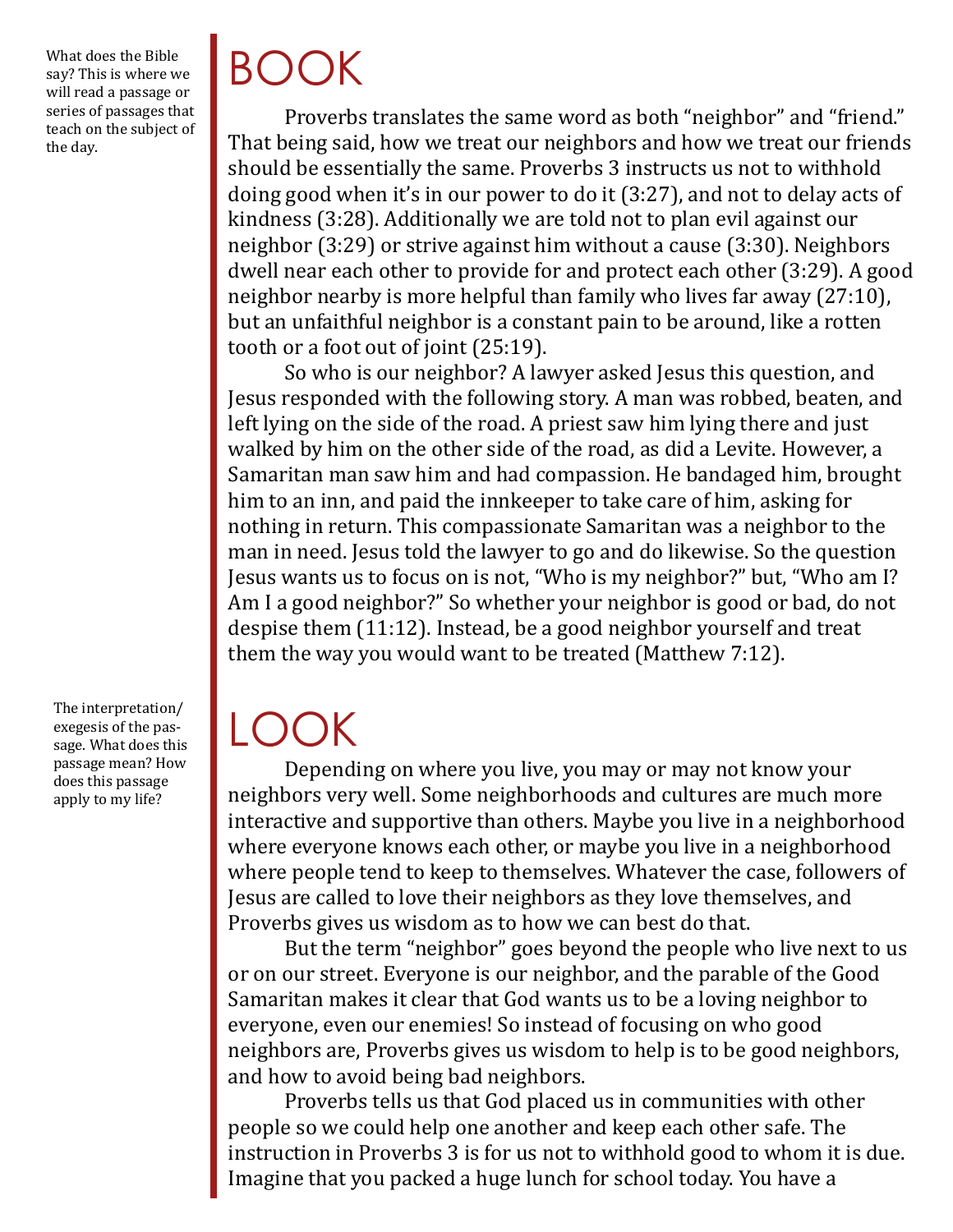# LOOK (Continued)

sandwich, fruit, bag of chips, cookies, etc. One of the kids at your table forgot their lunch bag at home, and is asking if anyone can spare some food. This is a chance to be a good neighbor! But instead of taking out all your food you only take out your sandwich and tell him you don't have enough to share today, but will be sure to have some extra food tomorrow if he needs it.

This is exactly what Proverbs 3 is teaching us *not* to do, and exactly what the Pharisee and Levite did! Someone needed help. You could have helped them, but chose not to, or told them to wait until later. God's desire is for us to help immediately when it is in our power to do so, just like He Himself is a very present help in time of trouble. Followers of Jesus walk in wisdom toward their neighbors by being generous to them and living in peace with them. If we truly love God, we will love our neighbor, and treat him as we would want to be treated.

## TOOK

As a class, memorize Matthew 7:12.

**As a family**: Think about ways you could bless the people in your neighborhood. Do something together, like making cards, drawing pictures, baking cookies, etc. to show your neighbors God's love for them.

**Pray:** Ask God to give you opportunities to be a good neighbor to those in need. Ask him to help you be a good neighbor to the people in your neighborhood.

**Parent Question:** Who is your neighbor?

What is my response to this passage of Scripture? How should my life change according to what this passage teaches me? What are the practical things I can do throughout the week to make this true in my life?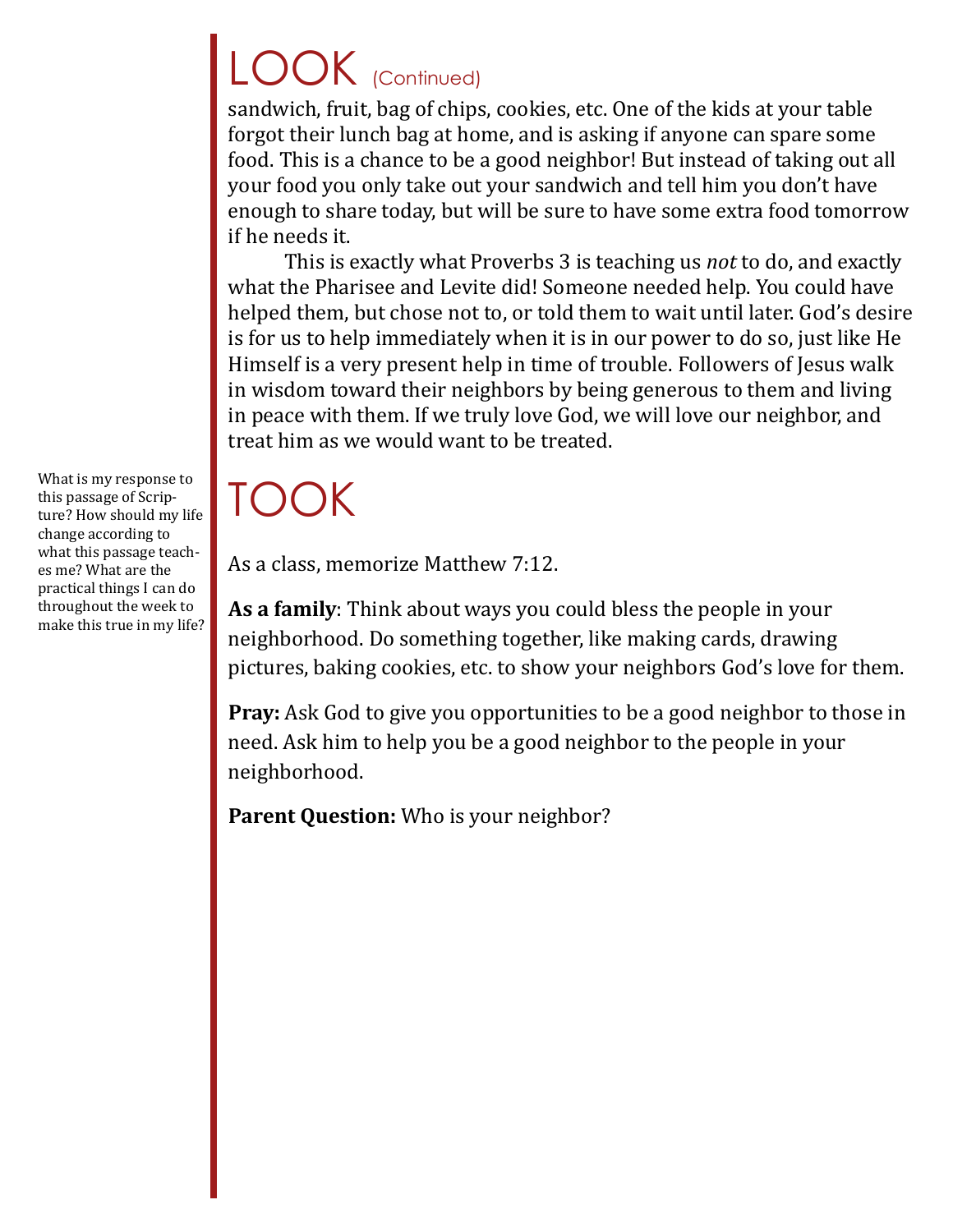## FURTHER STUDY

### **Commentary on select Proverbs and the Good Samaritan by David Guzik**

4. [\(Pro 3:27](https://www.blueletterbible.org/kjv/proverbs/3/27-30/s_631027)-30) Some lessons from God's wisdom.

**Do not withhold good from those to whom it is due, When it is in the power of your hand to do** *so.* **Do not say to your neighbor, "Go, and come back, And tomorrow I will give** *it,***" When** *you have* **it with you. Do not devise evil against your neighbor, For he dwells by you for safety's sake. Do not strive with a man without cause, If he has done you no harm.**

a. **Do not withhold good from those to whom it is due**: Here Solomon gave some practical examples of the lessons wisdom teaches. He began with the simple principle that we should do **good** when it **is in the power** of our hand to do so.

i. "Do not refuse a kindness when it is in thy power to perform it. If thou have the means *by thee*, and thy neighbour's necessities be pressing, do not put him off till the *morrow*. Death may take either him or thee before that time." (Clarke)

ii. **Those to whom it is due**: "May be laborers who have earned their pay, the poor who rightly plead for help, or suppliants at the city gates who call for justice." (Garrett)

iii. **To whom it is due**: "The Hebrew of **[Pro 3:27a](https://www.blueletterbible.org/kjv/proverbs/3/27/s_631027)** ('... from its owners') brings out the injustice, not merely inconsiderateness, of delay." (Kidner)

b. **Do not say to your neighbor**: The good we should do should be done *promptly*, while opportunity still exists. If we leave it to **tomorrow**, it may never happen—and will certainly not happen as soon as it could and should.

c. **Do not devise evil against your neighbor**: God's wisdom teaches us to treat others well. Since our own security and safety is connected to the good of our neighbor, then **for safety's sake** we should **not strive** with our neighbor when there is no cause (**if he has done you no harm**).

i. **Do not devise**: "*Do not plan* renders a verb meaning concretely 'to plow' and figuratively, always ethical, 'to prepare [i.e., plan]' good or evil deeds." (Waltke)

ii. "Do not be of a litigious, quarrelsome spirit. Be not under the influence of too nice a sense of honour. If thou must appeal to judicial authority to bring him that wrongs thee to reason, avoid all enmity, and do nothing in a spirit of revenge." (Clarke)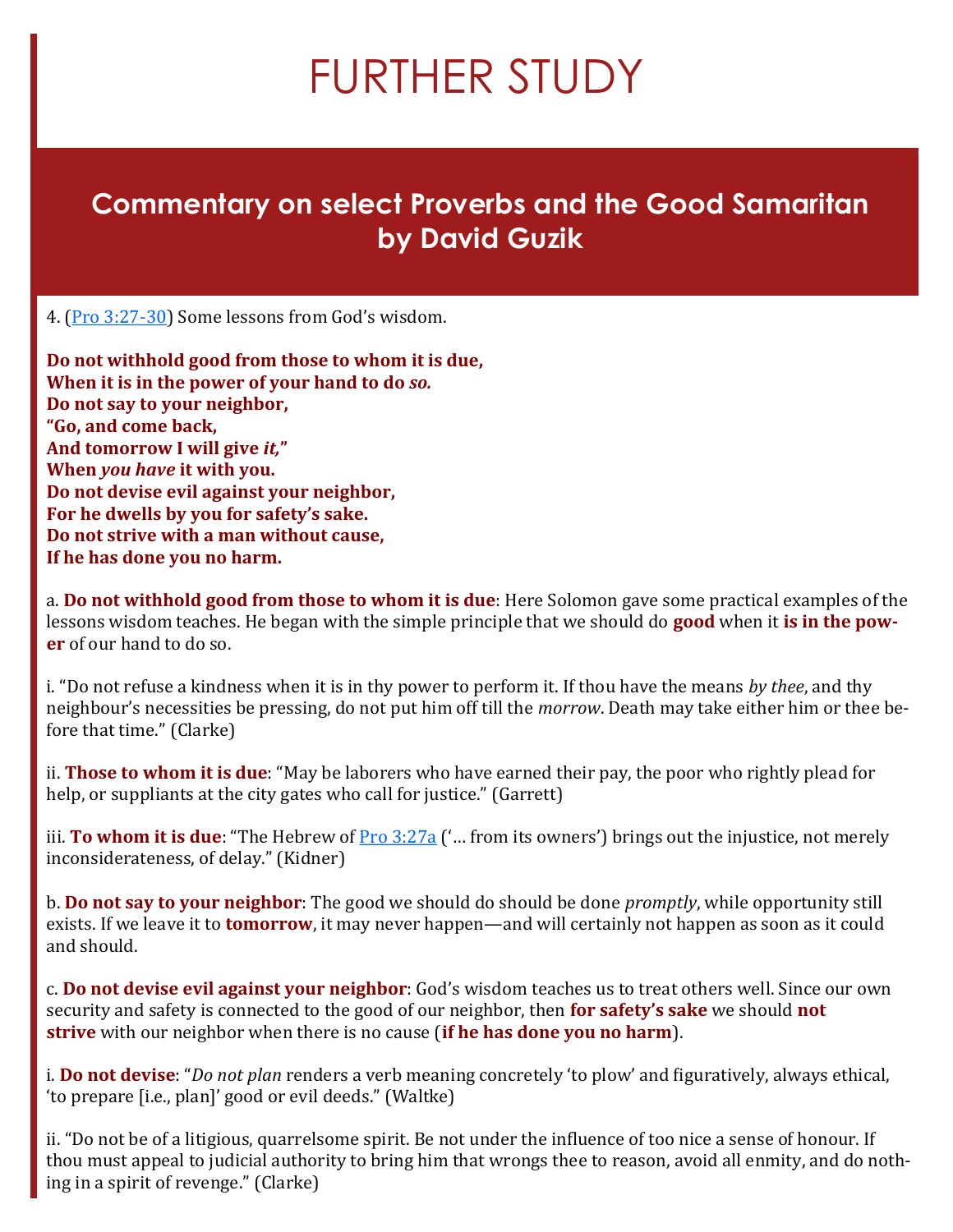iii. "We must beware of becoming involved in quarrels  $(Pro\ 17:14; 18:6; 25:8-9)$  $(Pro\ 17:14; 18:6; 25:8-9)$  $(Pro\ 17:14; 18:6; 25:8-9)$  $(Pro\ 17:14; 18:6; 25:8-9)$  $(Pro\ 17:14; 18:6; 25:8-9)$  instead of pursuing peace [\(Romans 12:18\)](https://www.blueletterbible.org/kjv/romans/12/18/s_1058018). A spirit of strife is a great hindrance to holiness ([Hebrews 12:14;](https://www.blueletterbible.org/kjv/hebrews/12/14/s_1145014) [Colossians 3:12](https://www.blueletterbible.org/kjv/colossians/3/12-15/s_1110012)-15) and is inconsistent for any of God's servants [\(2 Timothy 2:24\)](https://www.blueletterbible.org/kjv/2timothy/2/24/s_1127024). (Bridges)

#### **He who is devoid of wisdom despises his neighbor, But a man of understanding holds his peace.**

a. **He who is devoid of wisdom despises his neighbor**: The way of **wisdom** is also the way of love and respect. When one **despises his neighbor**, it isn't evidence of superior **wisdom** and discernment, but a failure of true wisdom.

b. **A man of understanding holds his peace**: Men and women of wisdom (**understanding**) recognize there is a time and place to hold back one's outrage. They know when love and respect would compel them to hold **their peace**.

**[Proverbs 25:18](https://www.blueletterbible.org/kjv/proverbs/25/18-19/s_653018)-19**

**A man who bears false witness against his neighbor** *Is like* **a club, a sword, and a sharp arrow. Confidence in an unfaithful** *man* **in time of trouble** *Is like* **a bad tooth and a foot out of joint.**

a. **A man who bears false witness against his neighbor**: Many proverbs speak against the **man who bears false witness**. This liar, whether in the court of law or common conversation, does great damage. He is **like a club, a sword, and a sharp arrow**. It is not a small sin to bear **false witness** against a **neighbor**.

i. The **man who bears false witness** "Is as cruel and pernicious to him as any instrument of death. The design of the proverb is to show the wickedness of slander, and that a false witness is in some respect as bad as a murderer." (Poole)

ii. "For in-close battle he used the *war club* (or mace, see n. 35), for less close but still hand to hand fighting the *sword* (or dagger or scimitar, see [Proverbs 5:4\)](https://www.blueletterbible.org/kjv/proverbs/5/4/s_633004) and for long distance fighting the bow and *arrow* (see [Proverbs 5:23\)](https://www.blueletterbible.org/kjv/proverbs/5/23/s_633023)." (Waltke)

iii. "Lo, here the mischief of an evil tongue, thin, broad, and long, like a sword to let out the life blood of the poor innocent – nay, to destroy his soul too, as seducers do that bear false witness." (Trapp)

iv. i. "The tongue wounds four people at one stroke. The person harms himself, the object of his attack, anyone who listens to his words, and the name of God. Flee from this deadly disease." (Bridges)

b. **Like a bad took and a foot out of joint**: These two proverbs are connected because the **man who bears false witness** is often also the **unfaithful man in time of trouble**. In one aspect he brings pain, in the other aspect he is a pain. The **unfaithful man** is useless and like a persistent, debilitating pain.

#### **[Proverbs 27:10](https://www.blueletterbible.org/kjv/proverbs/27/10/s_655010)**

**Do not forsake your own friend or your father's friend, Nor go to your brother's house in the day of your calamity; Better** *is* **a neighbor nearby than a brother far away.**

a. **Do not forsake your own friend or your father's friend**: We should hold the bonds of friendship as dear and obligating, even beyond generations. Friends should not be forsaken.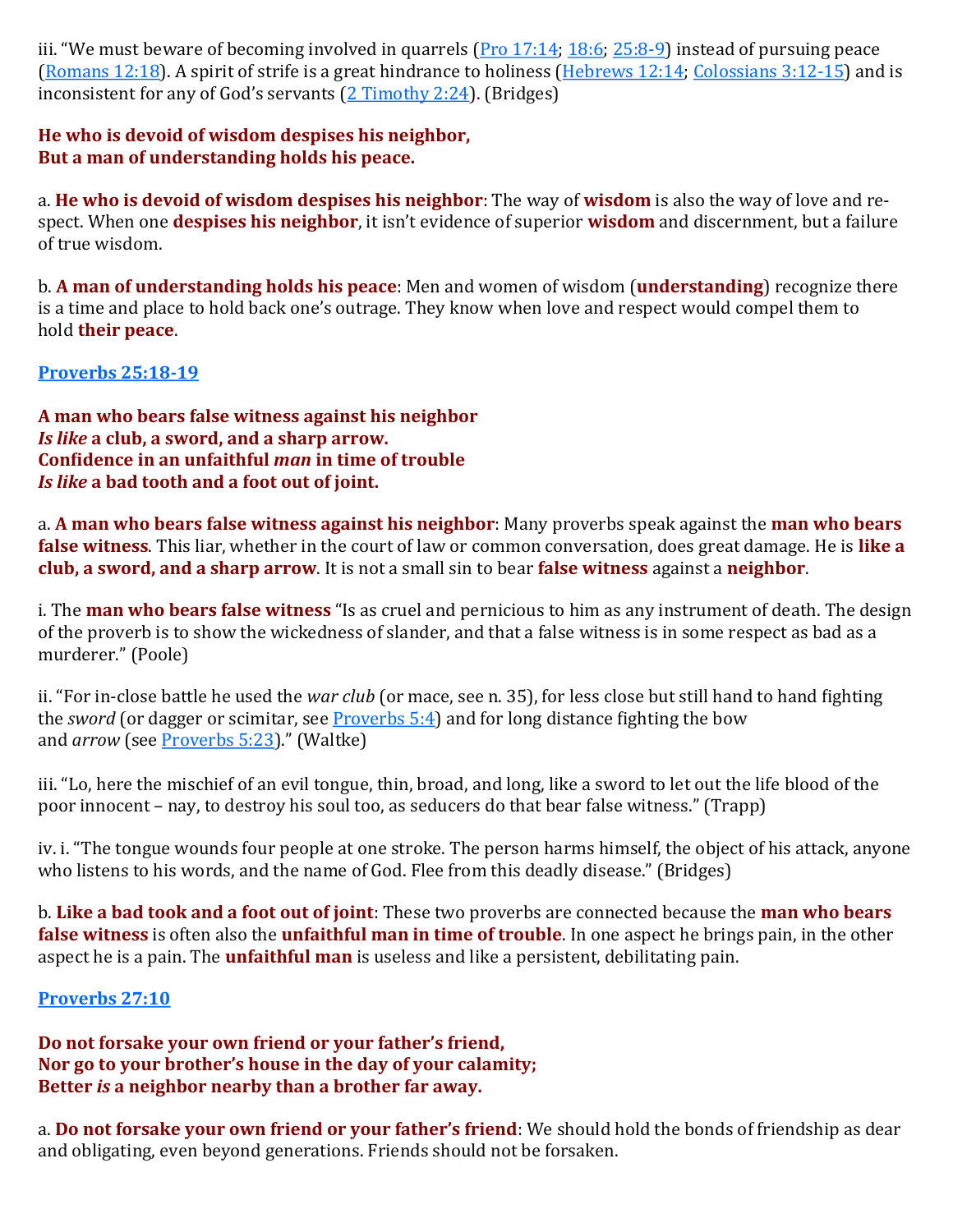i. "A well and long tried friend is invaluable. Him that has been a friend to thy *family* never *forget*, and never *neglect*." (Clarke)

ii. "Solomon exemplified his own rule by cultivating friendly links with Hiram, the friend of his father (1 Kings 5:1-[10\).](https://www.blueletterbible.org/kjv/1kings/5/1-10/s_296001) The unprincipled contempt of this rule cost Solomon's foolish son his kingdom ([1 Kings 12:6](https://www.blueletterbible.org/kjv/1kings/12/6-19/s_303006)- [19\)](https://www.blueletterbible.org/kjv/1kings/12/6-19/s_303006)." (Bridges)

iii. "Now, inasmuch as the Lord Jesus is 'thine own friend, and thy father's friend,' the injunction of the text comes to thee with peculiar force: 'Forsake him not.' Canst thou forsake him?" (Spurgeon)

b. **Nor go to your brother's house in the day of your calamity**: We should not assume that our birth **brother** is the best one to help in the **day** of **calamity**, especially if the **brother** is **far away**. Better is a lesser resource that is **nearby** than a better resource that is **far away**.

i. "The 'brother' in  $\bf{v}$ . 10 is a close relative, one to whom people naturally turn in difficult times. Normally the close family identity of the Israelites would dictate that one go to a relative for help, and this verse is surprising for appearing to go against custom here." (Garrett)

C. The story of the Good Samaritan.

1. ([Luk 10:25](https://www.blueletterbible.org/kjv/luke/10/25-29/s_983025)-29) A lawyer asks a question.

**And behold, a certain lawyer stood up and tested Him, saying, "Teacher, what shall I do to inherit eternal life?" He said to him, "What is written in the law? What is your reading** *of it?***" So he answered and said, "'You shall love the Lord your God with all your heart, with all your soul, with all your strength, and with all your mind,' and 'your neighbor as yourself.'" And He said to him, "You have answered rightly; do this and you will live." But he, wanting to justify himself, said to Jesus, "And who is my neighbor?"**

a. **A certain lawyer stood up and tested Him**: The **lawyer** (an expert in the Jewish Mosaic and rabbinical law) **tested** Jesus. The idea behind the ancient Greek word for **tested** isn't necessarily mean or evil. This may have been a sincere question from a sincere seeker.

b. **What shall I do to inherit eternal life?** The Biblical understanding of **eternal life** doesn't necessarily refer to *duration* of life, because every person is immortal, either in heaven or hell. It doesn't refer to a life that begins only when we die. **Eternal life** is a particular quality of life; a life that comes from God, and a life we can have *right now*.

c. **What is written in the law?** Jesus pointed the lawyer back to the commandments of God. If the question was "**What shall I do to inherit eternal life?**" then the answer was simple: keep the **law** of God, and keep it perfectly.

i. "The first part seemed mildly sarcastic, 'What does the Law say?' In other words, 'You are the lawyer who interprets the Law; you tell me what it says.'" (Pate)

d. **"You shall love the Lord your God with all your heart, with all your soul, with all your strength, and with all your mind," and "your neighbor as yourself"**: The lawyer was wise enough to know this was the essence of the law. Knowing the requirements of the law, now all he had to do was *live it*: **do this and you will live**.

i. It is clear enough what it means to *love God* with all we are, though it is impossible to do completely. But there has been much confusion about what it means to love **your neighbor as yourself**. This doesn't mean that we must love ourselves before we can love anyone else; it means that in the same way we take care of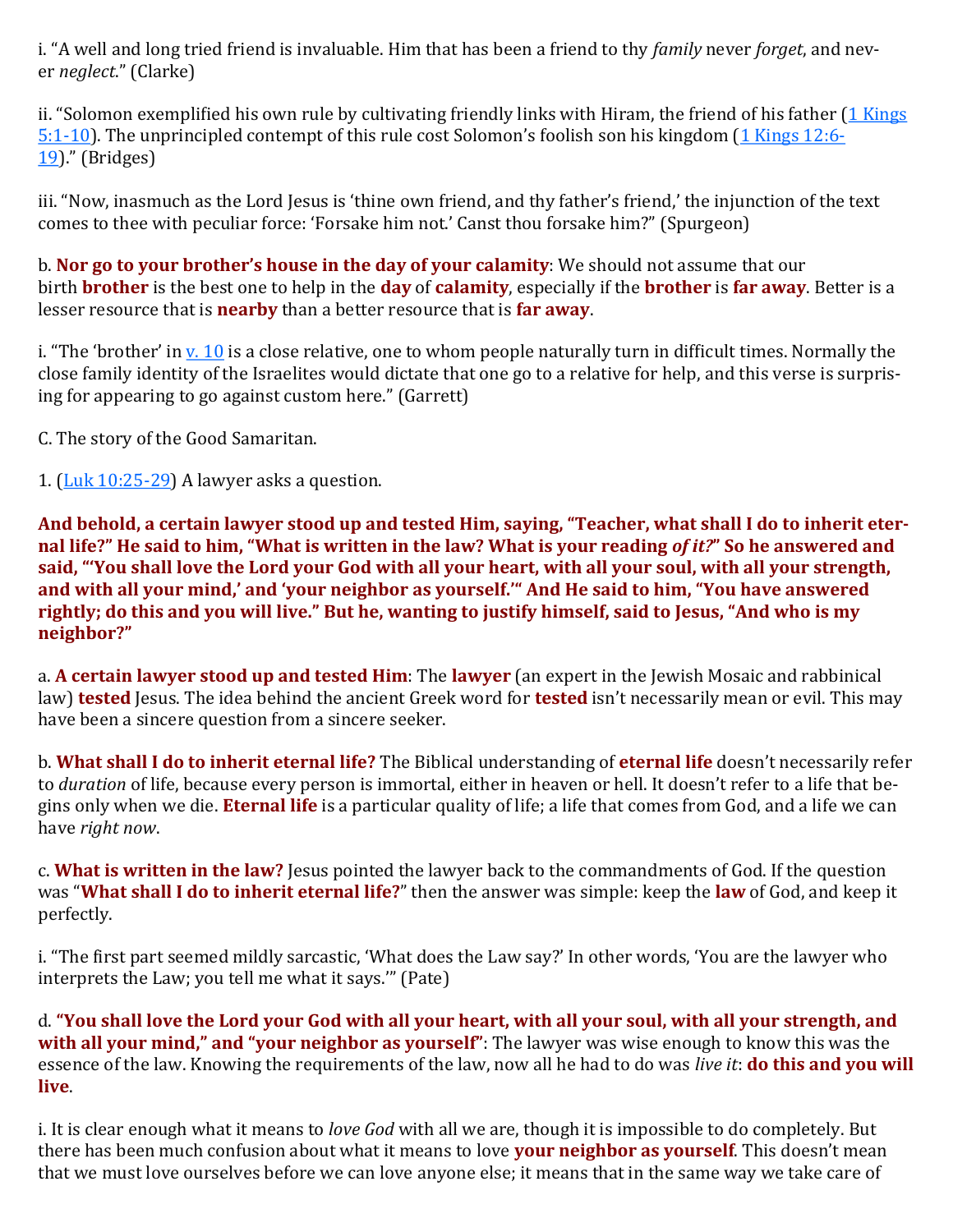ourselves and are concerned about our own interests, we should take care and have concern for the interests of others.

e. **But he, wanting to justify himself, said to Jesus, "And who is my neighbor?"** The lawyer measured himself against both commands. He figured that he obeyed the first command well enough, but his keeping of the second commandment depended on how one defined "**neighbor**."

i. His first and perhaps greatest mistake was in assuming that he had fulfilled the first commandment. When we really consider what the words mean, then who among us has loved God with **all your heart, with all your soul, with all your strength, and with all your mind**? It is easy for us to be distracted in any one of these areas even when we worship God; even more so in our daily living.

ii. His second mistake was in thinking that he could fulfill the commandment to love God with all he had and still possibly not fulfill the command to love his neighbor. *If someone says, "I love God," and hates his brother, he is a liar; for he who does not love his brother whom he has seen, how can he love God whom he has not seen?*  And this commandment we have from Him: that he who loves God must love his brother also. [\(1 John 4:20](https://www.blueletterbible.org/kjv/1john/4/20-21/s_1163020)-21)

iii. His third mistake was in the way that he wanted to narrowly define **neighbor**. If only our friends and those who are easy to love are our neighbors, then perhaps this man fulfilled it in an imperfect way. It all depends on how broad the definition is. The Jews in Jesus' day did believe that you had to love your **neighbor**; but it was also taught among them that it was a duty before God to *hate your enemy*. It all depends on who your **neighbor** is and who your enemy is.

2. ([Luk 10:30](https://www.blueletterbible.org/kjv/luke/10/30-35/s_983030)-35) Jesus defines *neighbor* with an illustration.

**Then Jesus answered and said: "A certain** *man* **went down from Jerusalem to Jericho, and fell among thieves, who stripped him of his clothing, wounded** *him,* **and departed, leaving** *him* **half dead. Now by chance a certain priest came down that road. And when he saw him, he passed by on the other side. Likewise a Levite, when he arrived at the place, came and looked, and passed by on the other side. But a certain Samaritan, as he journeyed, came where he was. And when he saw him, he had compassion. So he went to** *him* **and bandaged his wounds, pouring on oil and wine; and he set him on his own animal, brought him to an inn, and took care of him. On the next day, when he departed, he took out two denarii, gave** *them* **to the innkeeper, and said to him, 'Take care of him; and whatever more you spend, when I come again, I will repay you.'"**

a. **A certain man went down from Jerusalem to Jericho, and fell among thieves**: The road from Jerusalem to Jericho was infamous for crime and robbery. It wasn't surprising to Jesus' listeners that He set the story on this particular road.

i. "That road was famous for its lurking dangers, especially robbers (see Josephus, *J.W.* 2.451-75)." (Pate)

ii. "He was an obviously reckless and foolhardy character. People seldom attempted the Jerusalem to Jericho road alone if they were carrying goods or valuables. Seeking safety in numbers, they travelled in convoys or caravans. This man had no one but himself to blame for the plight in which he found himself." (Barclay)

b. **Now by chance a certain priest came down that road**: The **priest** and the **Levite** (both categories of religious officials) saw their Jewish brother lying in his terrible condition – but neither of them did anything. They both **passed by on the other side**.

i. "*Priest* and *Levite* are mentioned here, partly because they were the most frequent travellers on this road, and partly to show that these were the persons who, from the nature of their office, were most obliged to perform works of mercy; and from whom a person in distress had a right to expect immediate succour and comfort; and their inhuman conduct here was a flat breach of the law." (Clarke)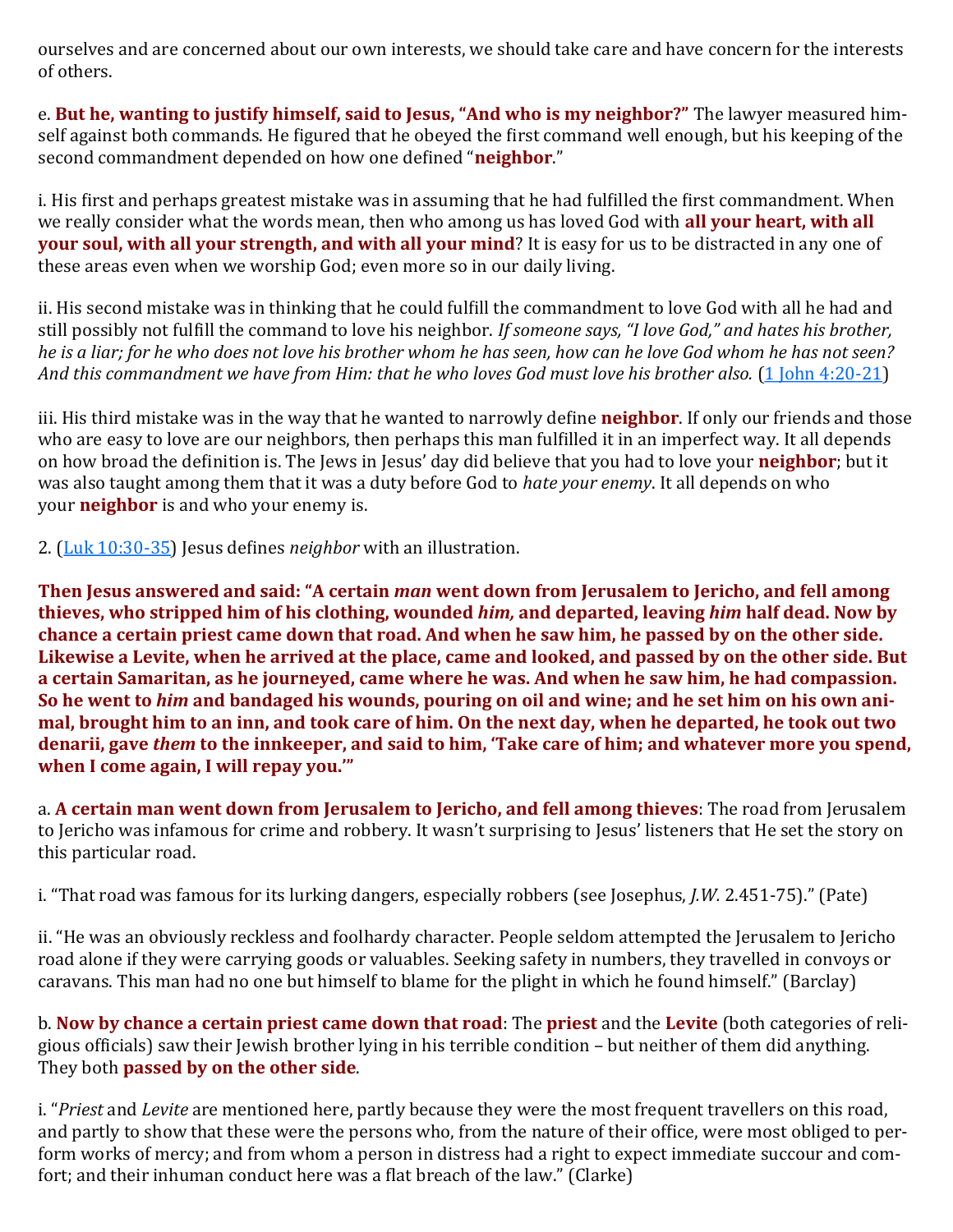ii. Think of all the excuses that they could have used:

- · "This road is too dangerous for me to stop and help the man."
- · "He might be a decoy for an ambush."
- · "I've got to get to the temple and perform my service for the Lord."
- · "I've got to get home and see my family."
- · "Someone really should help that man."
- · "If I'm going to serve at the temple I can't get my clothes bloody."
- · "I don't know first aid."
- · "It's a hopeless case."
- · "I'm only one person; the job is too big."
- · "I can pray for him."
- · "He brought it on himself, he should have never been alone on such a dangerous road."
- · "He never asked for help"

ii. But all of these are simply excuses. "I never knew a man refuse to help the poor who failed to give at least one admirable excuse." (Spurgeon)

#### c. **But a certain Samaritan, as he journeyed, came where he was. And when he saw him, he had compas-**

**sion**: When Jesus' listeners heard about the priest and the Levite, they probably expected Jesus to say next that a common Jewish man came and helped. Then this story would be another way Jesus showed the corruption of the religious leaders were in his day. But Jesus shocked them by saying that the man who helped was a **Samaritan**.

d. **A certain Samaritan**: Generally speaking, Jews and Samaritans despised each other both racially and religiously. The culture gave the Samaritan plenty of reasons to hate this Jewish man and pass him by.

i. Some rabbis taught that a Jew was forbidden to help a Gentile woman who was in distress giving birth; because if they succeeded, all they did was to help one more Gentile come into the world. They often thought that Samaritans were *worse* than other Gentiles were.

e. **He had compassion. So he went to him and bandaged his wounds, pouring on oil and wine; and he set him on his own animal, brought him to an inn, and took care of him**: Instead of passing by, the Samaritan loved him sacrificially. He didn't wait to be asked; to see the need right in front of him was enough to make him do something. He also gave freely of both his time and his resources.

i. The **wine**, containing alcohol, had an antiseptic effect on the man's wounds. The **oil** helped to soothe the wounds, easing the pain. To **set him on his own animal** meant that the Samaritan himself walked.

ii. **He took out two denarii, gave them to the innkeeper**: It seems that **two denarii** would provide for the man's needs in the inn for at least two or three weeks.

iii. There are many ways that the Samaritan was like Jesus.

- · The Samaritan was an outsider, despised by many.
- · The Samaritan came after others failed to meet the need.
- · The Samaritan came before it was too late.
- · The Samaritan came with everything necessary.
- · The Samaritan came right to the afflicted man.
- · The Samaritan gave tender care.